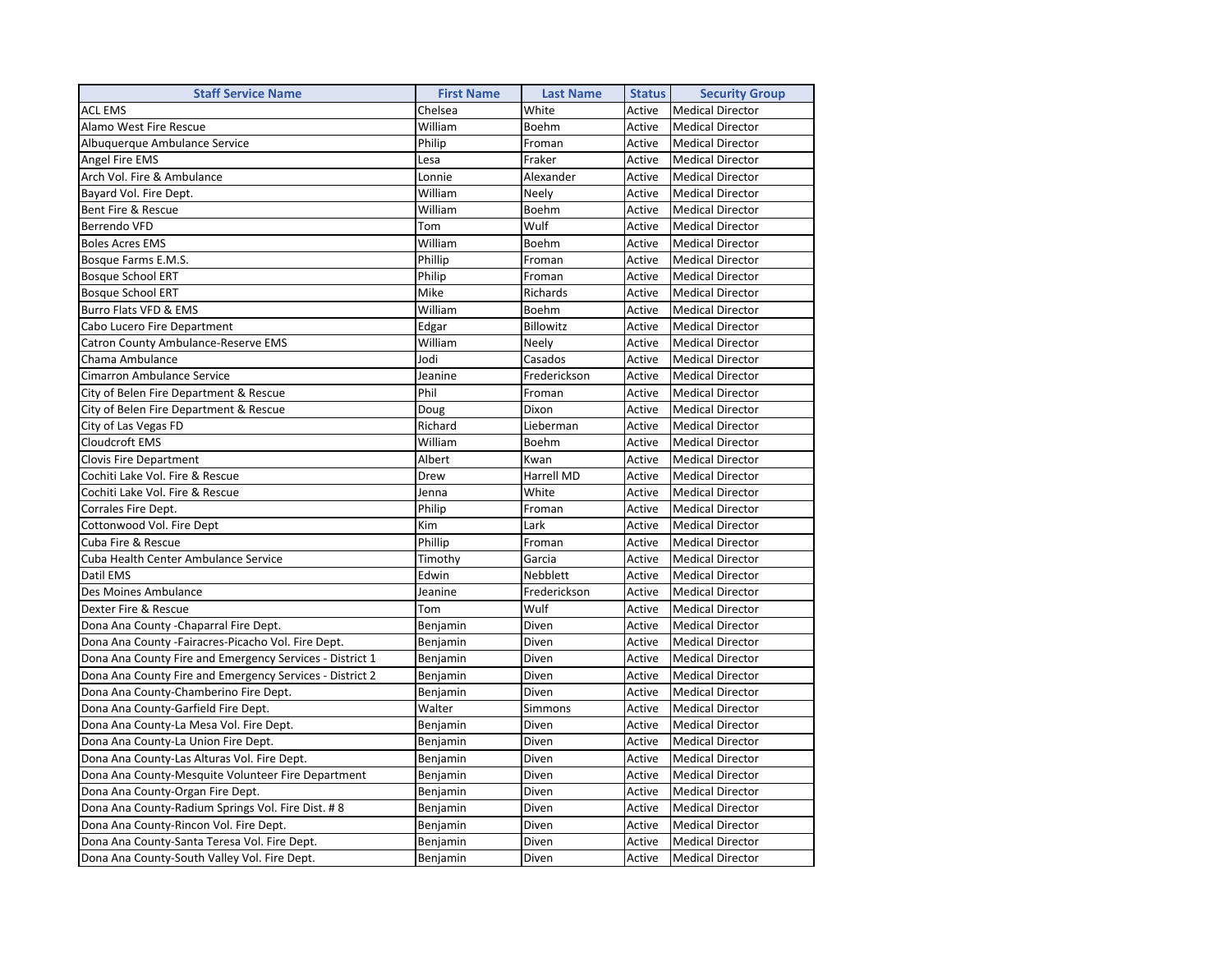| Dungan VFD                                    | William     | Boehm        | Active | <b>Medical Director</b> |
|-----------------------------------------------|-------------|--------------|--------|-------------------------|
| <b>East Grand Plains VFD</b>                  | Tom         | Wulf         | Active | <b>Medical Director</b> |
| Elida Fire Dept.                              | Lonnie      | Alexander    | Active | <b>Medical Director</b> |
| Encino Fire & Rescue                          | Jeremy      | Edmonds      | Active | <b>Medical Director</b> |
| <b>Estancia Fire/Rescue Department</b>        | John        | Morris       | Active | <b>Medical Director</b> |
| Far South Fire & Rescue                       | William     | Boehm        | Active | <b>Medical Director</b> |
| Floyd Fire and EMS                            | Lonnie      | Alexander    | Active | <b>Medical Director</b> |
| Flying "A" Fire & Rescue                      | William     | Neely        | Active | <b>Medical Director</b> |
| <b>Folsom EMS</b>                             | Jeanine     | Frederickson | Active | <b>Medical Director</b> |
| Fort Sumner Ambulance                         | Randal      | Brown        | Active | <b>Medical Director</b> |
| Gallup Fire Dept.                             | Richard     | <b>Kruis</b> | Active | <b>Medical Director</b> |
| Gallup Med Flight                             | Gerald      | Robertson    | Active | <b>Medical Director</b> |
| Gila Regional EMS                             | William     | Neely        | Active | <b>Medical Director</b> |
| Gila Valley EMS                               | William     | Neely        | Active | <b>Medical Director</b> |
| Glenwood Fire & Rescue                        | William     | Neely        | Active | <b>Medical Director</b> |
| Hachita Fire & Rescue                         | William     | Neely        | Active | <b>Medical Director</b> |
| Hagerman Ambulance                            | Tom         | Wulf         | Active | <b>Medical Director</b> |
| Happy Valley Fire/Rescue                      | Kim         | Lark         | Active | <b>Medical Director</b> |
| <b>Hidalgo County EMS</b>                     | David       | Weber, MD    | Active | <b>Medical Director</b> |
| <b>High Rolls EMS</b>                         | William     | Boehm        | Active | <b>Medical Director</b> |
| Hobbs Ambulance Service                       | Chad        | Carver       | Active | <b>Medical Director</b> |
| Horse Mountain EMS                            | Edwin       | Nebblett     | Active | <b>Medical Director</b> |
| Hurley EMS                                    | William     | Neely        | Active | <b>Medical Director</b> |
| Ilfeld Fire & Rescue                          | Edgar       | Billowitz    | Active | <b>Medical Director</b> |
| James Canyon VFD                              | William     | Boehm        | Active | <b>Medical Director</b> |
| Jicarilla EMS                                 | Eric        | Ketcham      | Active | <b>Medical Director</b> |
| Jicarilla EMS                                 | <b>Brad</b> | Campbell     | Active | <b>Medical Director</b> |
| Jicarilla EMS                                 | <b>Brad</b> | Greenberg    | Active | <b>Medical Director</b> |
| Joel VFD                                      | Kim         | Lark         | Active | <b>Medical Director</b> |
| La Clinica del Pueblo Ambulance               | Alfredo     | Vigil        | Active | <b>Medical Director</b> |
| La Huerta VFD                                 | Kim         | Lark         | Active | <b>Medical Director</b> |
| Lakeshore Fire & Rescue                       | David       | Kunz         | Active | <b>Medical Director</b> |
| Las Campanas Security Medics                  | Phil        | Froman       | Active | <b>Medical Director</b> |
| Las Palomas EMS                               | David       | Kunz         | Active | <b>Medical Director</b> |
| Living Cross Ambulance, Inc                   | Greg        | Quinlan      | Active | <b>Medical Director</b> |
| Living Cross Ambulance, Inc                   | <b>FRAN</b> | CUZZO        | Active | <b>Medical Director</b> |
| Loco Hills VFD                                | Kim         | Lark         | Active | <b>Medical Director</b> |
| Los Lunas Fire Department                     | Philip      | Froman       | Active | <b>Medical Director</b> |
| Luna Fire & Ambulance                         | Edwin       | Nebblett     | Active | <b>Medical Director</b> |
| Malaga Fire & EMS                             | Kim         | Lark         | Active | <b>Medical Director</b> |
| Mayhill Fire & EMS Dept                       | William     | Boehm        | Active | <b>Medical Director</b> |
| McKinley County Bluewater Acres Fire & Rescue | Richard     | Kruis        | Active | <b>Medical Director</b> |
| McKinley County Bluewater Lake Fire & Rescue  | Richard     | Kruis        | Active | <b>Medical Director</b> |
| McKinley County Chichiltah Fire & Rescue      | Richard     | Kruis        | Active | <b>Medical Director</b> |
| McKinley County Crownpoint Fire and Rescue    | Richard     | Kruis        | Active | <b>Medical Director</b> |
| McKinley County Fire Admin                    | Richard     | Kruis        | Active | <b>Medical Director</b> |
| McKinley County Ft. Wingate Fire& Rescue      | Richard     | Kruis        | Active | <b>Medical Director</b> |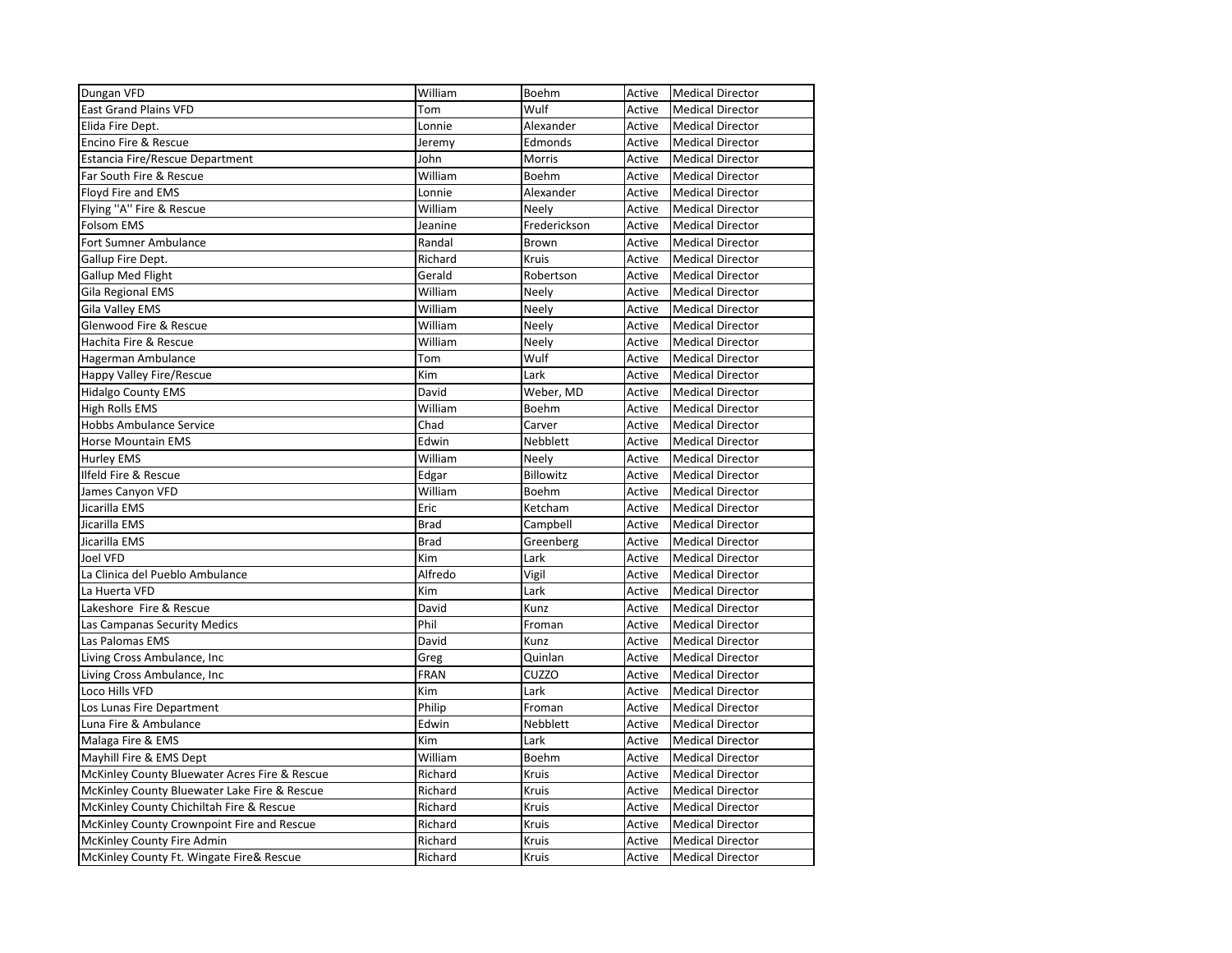| McKinley County Mariano Lake/ Pindale Fire Dept. | Richard     | Kruis        | Active | <b>Medical Director</b> |
|--------------------------------------------------|-------------|--------------|--------|-------------------------|
| Mckinley County Navajo Estates Vol. Fire Dept.   | Richard     | Kruis        | Active | <b>Medical Director</b> |
| McKinley County Navajo Pine Fire & Rescue        | Richard     | Kruis        | Active | <b>Medical Director</b> |
| McKinley County Pinehaven Fire Dept.             | Richard     | Kruis        | Active | <b>Medical Director</b> |
| McKinley County Prewitt Fire & Rescue            | Richard     | Kruis        | Active | <b>Medical Director</b> |
| McKinley County Pueblo Pintado Fire Dept.        | Richard     | Kruis        | Active | <b>Medical Director</b> |
| McKinley County Ramah Vol. Fire Dept. Station #5 | Richard     | Kruis        | Active | <b>Medical Director</b> |
| McKinley County San Mateo Fire & Rescue          | Richard     | Kruis        | Active | <b>Medical Director</b> |
| McKinley County Thoreau EMS                      | Richard     | <b>Kruis</b> | Active | <b>Medical Director</b> |
| McKinley County Thoreau EMS                      | <b>GIMC</b> | Hospital     | Active | <b>Medical Director</b> |
| McKinley County Tsa-ya-toh Fire & Rescue         | Richard     | Kruis        | Active | <b>Medical Director</b> |
| McKinley County Vanderwagen Vol. Fire Dept.      | Richard     | Kruis        | Active | <b>Medical Director</b> |
| McKinley County West Fire Dept.                  | Richard     | Kruis        | Active | <b>Medical Director</b> |
| McKinley County Whispering Cedars Fire Dept.     | Richard     | Kruis        | Active | <b>Medical Director</b> |
| McKinley County White Cliffs Vol. Fire Dept.     | Richard     | Kruis        | Active | <b>Medical Director</b> |
| McKinley County Zuni Independent Fire District   | Richard     | Kruis        | Active | <b>Medical Director</b> |
| <b>Med Star Ambulance</b>                        | Richard     | Kruis        | Active | <b>Medical Director</b> |
| Mescalero Apache Fire Rescue                     | William     | Boehm        | Active | <b>Medical Director</b> |
| Midway Fire & EMS                                | Tom         | Wulf         | Active | <b>Medical Director</b> |
| Milnesand Fire & EMS                             | Lonnie      | Alexander    | Active | <b>Medical Director</b> |
| <b>Mimbres Valley EMS</b>                        | William     | Neely        | Active | <b>Medical Director</b> |
| Mora County Ambulance Service                    | Phillip     | Froman       | Active | <b>Medical Director</b> |
| Mora County Ambulance Service                    | John        | Smithson     | Active | <b>Medical Director</b> |
| Mora Valley Ambulance                            | John        | Smithson     | Active | <b>Medical Director</b> |
| Mora Valley Ambulance                            | Phillip     | Froman       | Active | <b>Medical Director</b> |
| Moriarty Fire Department                         | John        | Bray-Morris  | Active | <b>Medical Director</b> |
| Mt. Taylor Ambulance                             | Ann         | Heath        | Active | <b>Medical Director</b> |
| N.R.A.O/V.L.A EMS                                | Eileen      | Comstock     | Active | <b>Medical Director</b> |
| Nasa Fire & Emergency Services                   | William     | Boehm        | Active | <b>Medical Director</b> |
| Navajo Nation EMS - To'hajiilee Field Office     | Chelsea     | White        | Active | <b>Medical Director</b> |
| Ojo Caliente Vol. Fire & Rescue                  | Tamara      | Singleton    | Active | <b>Medical Director</b> |
| Oro Vista Fire Rescue                            | William     | Boehm        | Active | <b>Medical Director</b> |
| <b>Otero County EMS Administration</b>           | William     | Boehm        | Active | <b>Medical Director</b> |
| Otis Vol. Fire/EMS Dept                          | KIm         | Lark         | Active | <b>Medical Director</b> |
| Pecos Valley Ambulance Service                   | Edgar       | Billowitz    | Active | <b>Medical Director</b> |
| Pie Town EMS                                     | Edwin       | Nebblett     | Active | <b>Medical Director</b> |
| Pinos Altos Vol. Fire Rescue                     | William     | Neely        | Active | <b>Medical Director</b> |
| Portales Fire Dept.                              | Lonnie      | Alexander    | Active | <b>Medical Director</b> |
| Pueblo of Acoma Fire Rescue                      | Chelsea     | White        | Active | <b>Medical Director</b> |
| Pueblo of Laguna Fire Protection Program         | Chelsea     | White        | Active | <b>Medical Director</b> |
| Pueblo of Laguna Fire Protection Program         | Rob         | Strong       | Active | <b>Medical Director</b> |
| Pueblo of Zia                                    | Phillip     | Froman       | Active | <b>Medical Director</b> |
| Queen VFD                                        | William     | Sheffield    | Active | <b>Medical Director</b> |
| Queen VFD                                        | Kim         | Lark         | Active | <b>Medical Director</b> |
| Quemado Ambulance Service                        | Edwin       | Nebblett     | Active | <b>Medical Director</b> |
| Questa Fire Rescue                               | Alfredo     | Vigil        | Active | <b>Medical Director</b> |
| Raton Fire & Emergency Services                  | Jeanine     | Frederickson | Active | <b>Medical Director</b> |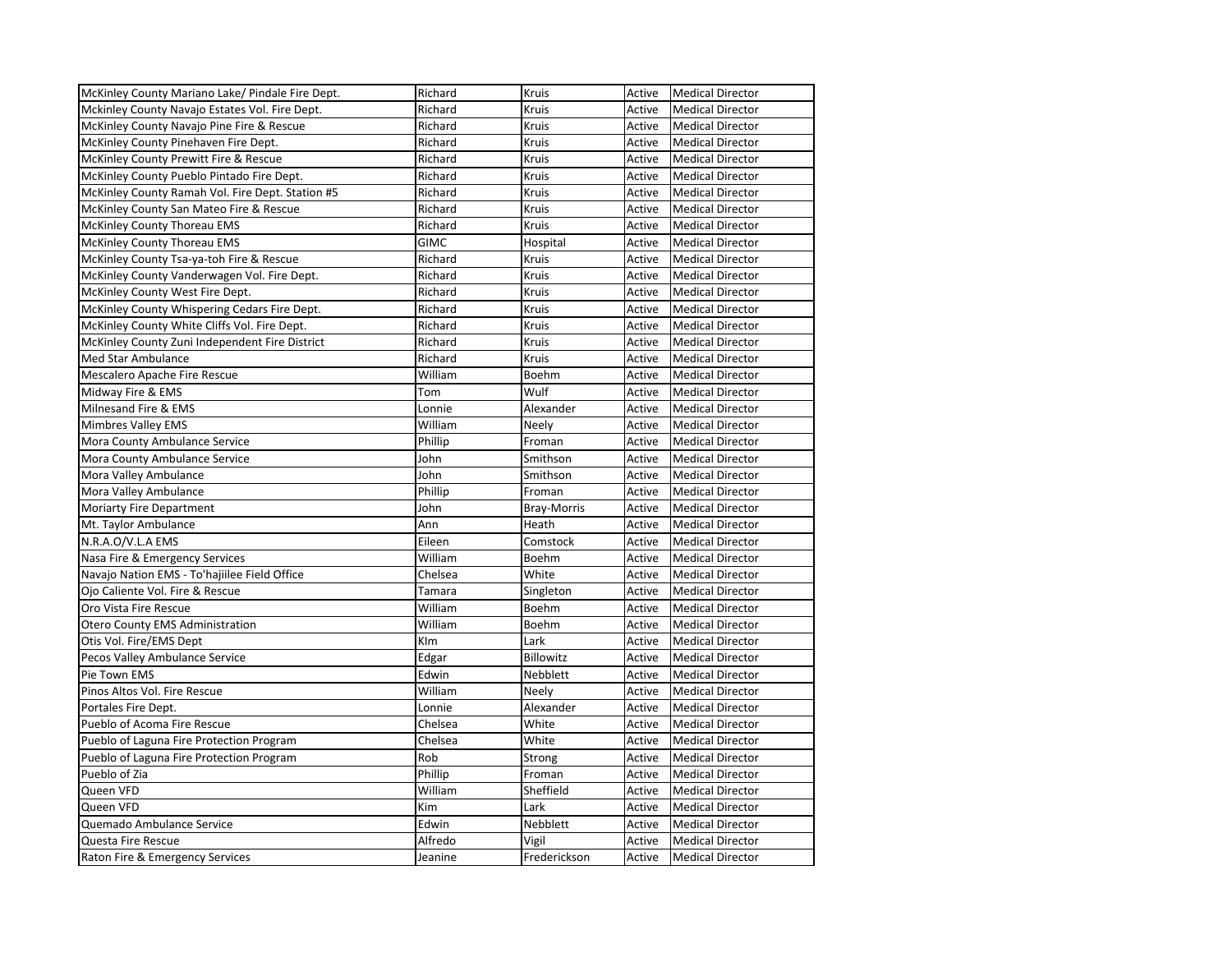| Raton Fire & Emergency Services                     | Lee     | Caruana          | Active | <b>Medical Director</b> |
|-----------------------------------------------------|---------|------------------|--------|-------------------------|
| Red River Fire Department                           | Alfredo | Vigil, MD        | Active | <b>Medical Director</b> |
| Rio Arriba County Abiquiu EMS                       | Alfredo | Vigil            | Active | <b>Medical Director</b> |
| Rio Arriba County Agua Sana Vol. Fire Dept.         | Alfredo | Vigil            | Active | <b>Medical Director</b> |
| Rio Arriba County Alcalde VFD                       | Alfredo | Vigil            | Active | <b>Medical Director</b> |
| Rio Arriba County Brazos Canyon VFD                 | Alfredo | Vigil            | Active | <b>Medical Director</b> |
| Rio Arriba County Canjilon/Cebolla Vol. Fire Rescue | Alfredo | Vigil            | Active | <b>Medical Director</b> |
| Rio Arriba County Chamita VFD                       | Alfredo | Vigil            | Active | <b>Medical Director</b> |
| Rio Arriba County Coyote VFD                        | Alfredo | Vigil            | Active | <b>Medical Director</b> |
| Rio Arriba County Dixon Vol Fire & Rescue           | Alfredo | Vigil            | Active | <b>Medical Director</b> |
| Rio Arriba County El Rito VFD                       | Alfredo | Vigil            | Active | <b>Medical Director</b> |
| Rio Arriba County Espanola Fire Dept.               | Tim     | Bajema           | Active | <b>Medical Director</b> |
| Rio Arriba County La Mesilla/San Pedro VFD          | Alfredo | Vigil            | Active | <b>Medical Director</b> |
| Rio Arriba County Laguna Vista VFD                  | Alfredo | Vigil            | Active | <b>Medical Director</b> |
| Rio Arriba County Ojo Sarco VFD/ EMS                | Alfredo | Vigil            | Active | <b>Medical Director</b> |
| Rio Arriba County Santa Clara Pueblo Fire Dept.     | Alfredo | Vigil            | Active | <b>Medical Director</b> |
| Rio Arriba County Velarde Valley VFD                | Alfredo | Vigil            | Active | <b>Medical Director</b> |
| Rio Fernando Fire Dept                              | Lesa    | Fraker           | Active | <b>Medical Director</b> |
| <b>Rio Grande Estates</b>                           | Doug    | Dixon            | Active | <b>Medical Director</b> |
| <b>Rio Grande Estates</b>                           | Phillip | Froman           | Active | <b>Medical Director</b> |
| Riverside VFD                                       | Kim     | Lark             | Active | <b>Medical Director</b> |
| Rosebud Fire & Rescue Inc.                          | George  | Evetts           | Active | <b>Medical Director</b> |
| Roswell Fire Department                             | Tom     | Wulf             | Active | <b>Medical Director</b> |
| Sacramento Weed Vol. Fire & Rescue                  | William | Boehm            | Active | <b>Medical Director</b> |
| San Jon Vol. Ambulance Coop                         | Dale    | Kester           | Active | <b>Medical Director</b> |
| Sandoval County Algodones Volunteer Fire Dept.      | Phillip | Froman           | Active | <b>Medical Director</b> |
| Sandoval County Fire Dept.                          | Phil    | Froman           | Active | <b>Medical Director</b> |
| Sandoval County Fire Dept. Pueblo of Zia Dist.#3    | Philip  | Froman           | Active | <b>Medical Director</b> |
| Sandoval County La Cueva Volunteer Fire Dept.       | Phillip | Froman           | Active | <b>Medical Director</b> |
| Sandoval County La Madera Vol. Fire Dept.           | Phillip | Froman           | Active | <b>Medical Director</b> |
| Sandoval County Pena Blanca Volunteer Fire & Rescue | Phillip | Froman           | Active | <b>Medical Director</b> |
| Sandoval County Placitas Volunteer Fire Brigade     | Phil    | Froman           | Active | <b>Medical Director</b> |
| Sandoval County Ponderosa Volunteer Fire Dept.      | Phillip | Froman           | Active | <b>Medical Director</b> |
| Sandoval County Regina Fire Dept.                   | Phillip | Froman           | Active | <b>Medical Director</b> |
| Sandoval County Torreon Volunteer Fire Dept.        | Phillip | Froman           | Active | <b>Medical Director</b> |
| Santa Clara Fire Dept.                              | William | Neely            | Active | <b>Medical Director</b> |
| Santo Domingo EMS                                   | Edgar   | <b>Billowitz</b> | Active | <b>Medical Director</b> |
| Sapillo Creek Vol. Fire & Rescue                    | William | Neely            | Active | <b>Medical Director</b> |
| Sierra Fire Department                              | Tom     | Wulf             | Active | <b>Medical Director</b> |
| Sierra Vista Hospital Ambulance                     | David   | Kunz             | Active | <b>Medical Director</b> |
| Silver City Fire Dept.                              | William | Neely            | Active | <b>Medical Director</b> |
| <b>Sixteen Springs VFD</b>                          | William | Boehm            | Active | <b>Medical Director</b> |
| Socorro Fire Dept.                                  | Eileen  | Comstock         | Active | <b>Medical Director</b> |
| Springer Volunteer Ambulance SVC                    | Jeanine | Frederickson     | Active | <b>Medical Director</b> |
| <b>Sunspot EMS</b>                                  | William | Boehm            | Active | <b>Medical Director</b> |
| <b>Taos County EMS</b>                              | Lesa    | Fraker           | Active | <b>Medical Director</b> |
| Taos County EMS - Penasco                           | Lesa    | Fraker           | Active | <b>Medical Director</b> |